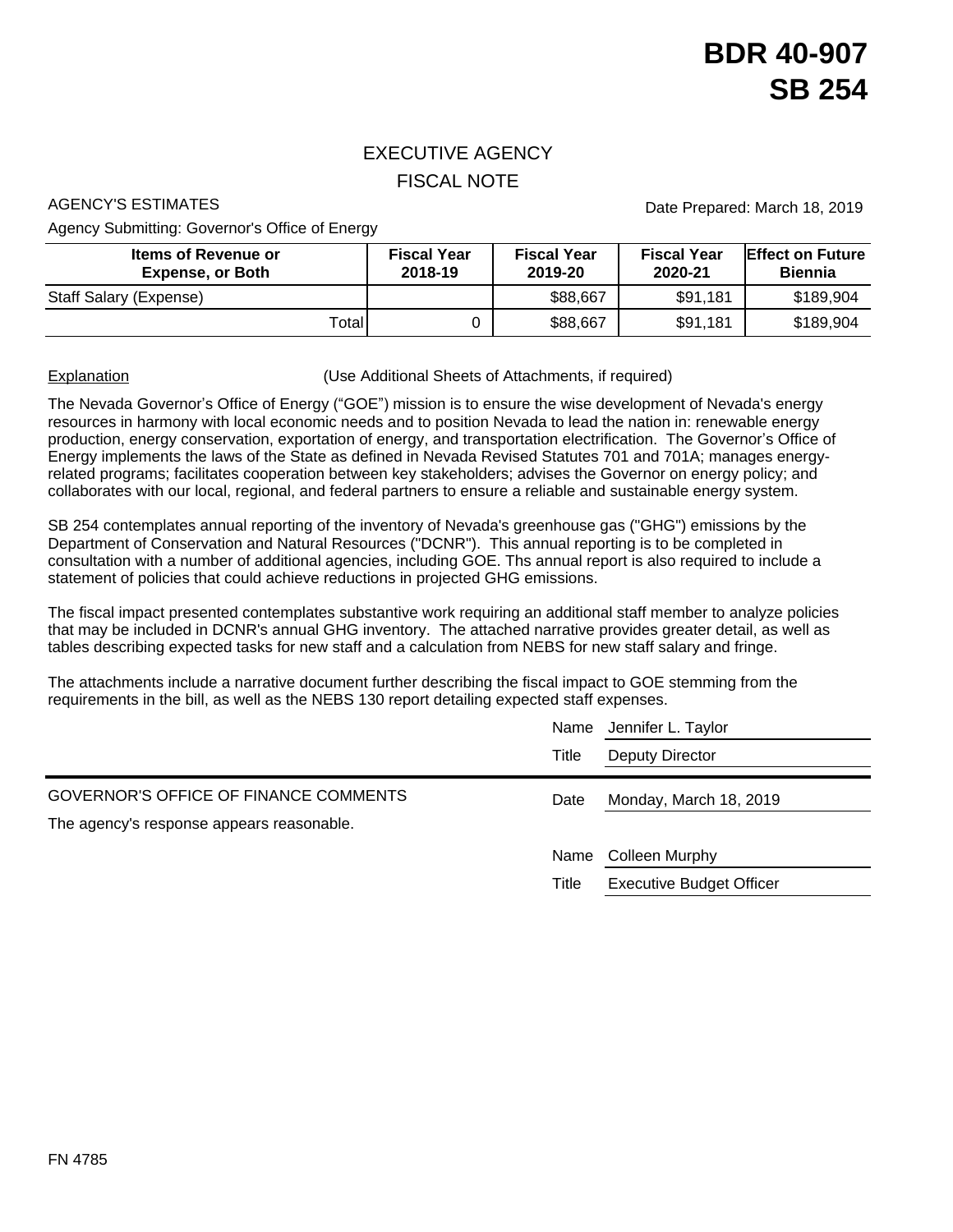## **DESCRIPTION OF FISCAL EFFECT**

BDR/BILL/Amendment Number: SB 254 Name of Agency: Governor's Office of Energy Date: March 15, 2019

The Nevada Governor's Office of Energy ("GOE") mission is to ensure the wise development of Nevada's energy resources in harmony with local economic needs and to position Nevada to lead the nation in: renewable energy production, energy conservation, exportation of energy, and transportation electrification. The Governor's Office of Energy implements the laws of the State as defined in Nevada Revised Statutes 701 and 701A; manages energy-related programs; facilitates cooperation between key stakeholders; advises the Governor on energy policy; and collaborates with our local, regional, and federal partners to ensure a reliable and sustainable energy system.

SB 254 directs the Department of Conservation and Natural Resources ("DCNR"), in preparing its statutorily required annual inventory of greenhouse gas emissions, to also include a statement of policies that could achieve reductions in projected greenhouse gas emissions in delineated sectors. See Section 2., Subparagraph 2.2(b). In preparing this report, DCNR is directed to consult with GOE, among other agencies. See Section 2, Subparagraph 3.

GOE has estimated additional costs directly and exclusively related to the annual consultation on policies in preparation of DCNR's annual report. The fiscal impact presented in this document was estimated under the assumption that the required consultation would be of a substantive nature but in line with GOE's broader directive for policy analysis and not an analysis of items such as socio-economic or cost analyses, which are not in the current scope and expertise capability of GOE. However, if such requirements are intended to be part of the bill's mandates, GOE requests explicit clarification and will need an extension to prepare a revised fiscal note that could include resources for that needed expertise.

The following tables describe the personnel efforts required for the data collection, analysis, preparation, and review of the policies that would be provided to DCNR in consultation for the preparation of their final annual report under the bill. GOE's current budget and programs do not include a staff position for this type of full-time analysis. The Renewable Energy Analyst position, which should be, in name, re-classified as a Carbon Policy Analyst, will be able to fully commit to the policy review necessary to provide proposed polices and regulations to meet the targets of SB 254.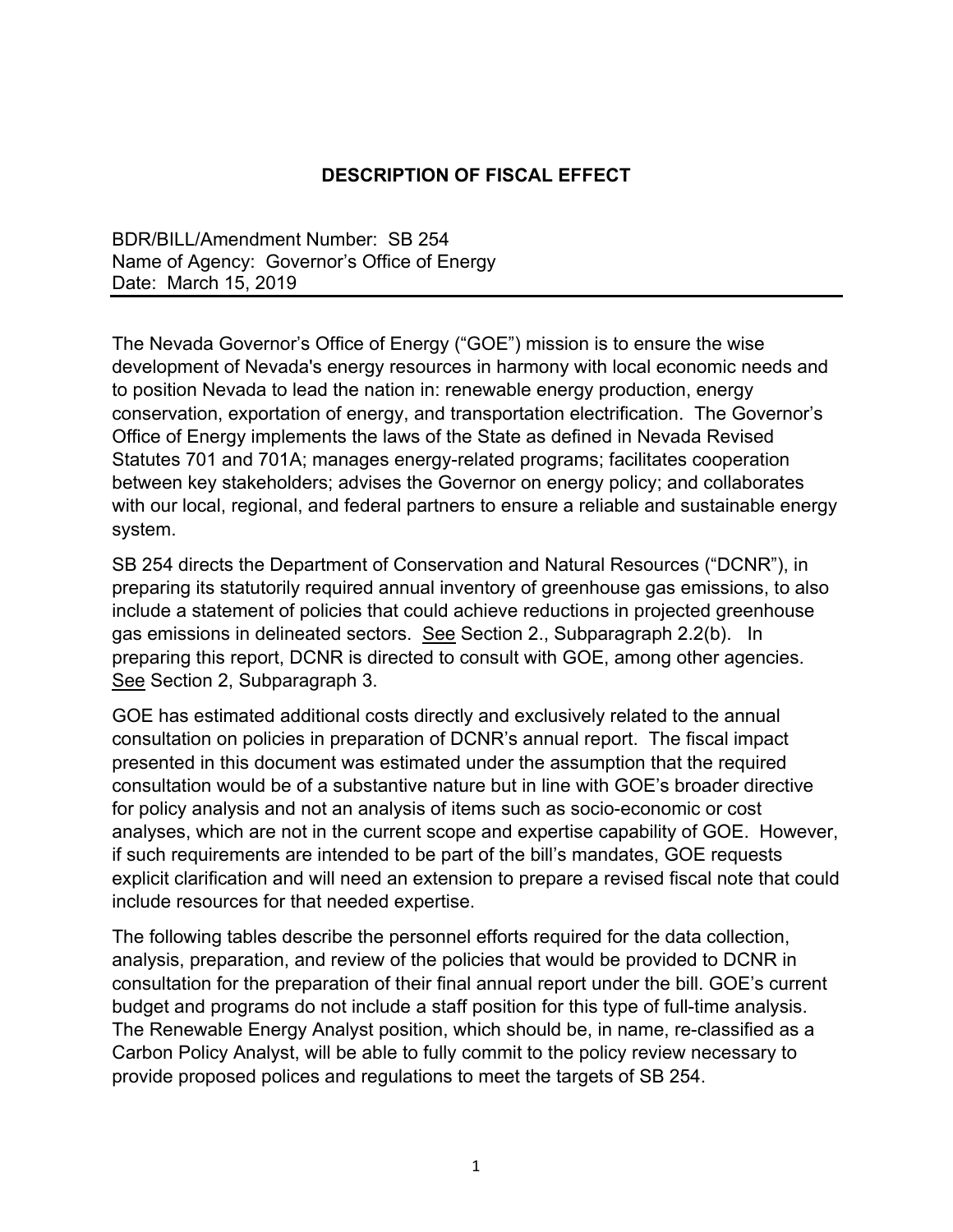Table 1: Personnel effort to be incurred under SB 254 for the consultation required in preparation of the report (one year).

| <b>Position</b>                    | <b>Position</b><br><b>Class</b> | <b>Efforts</b> | <b>Notes</b>                                                                                                                                                                                |
|------------------------------------|---------------------------------|----------------|---------------------------------------------------------------------------------------------------------------------------------------------------------------------------------------------|
| <b>Renewable Energy</b><br>Analyst | 07760                           | 100% FTE       | Leading the collection of polices at a<br>federal, state, and local level to identify<br>best practices and policies that can<br>achieve required reductions in<br>greenhouse gas emissions |

Table 2: Personnel costs (including fringe) needed to comply with SB 254 consulting requirements. Based on the efforts in Table 1, work is due annually.

| Position                       | <b>Position</b><br>Class | Allocated<br><b>FY20</b> | Allocated<br><b>FY21</b> | Allocated<br><b>FY22</b> | Allocated<br><b>FY23</b> | <b>Total</b> |
|--------------------------------|--------------------------|--------------------------|--------------------------|--------------------------|--------------------------|--------------|
| Renewable<br>Energy<br>Analyst | 0620                     | \$88,667.00              | \$91,181.00              | \$93,695.00              | \$96,209.00              | \$369,752.00 |